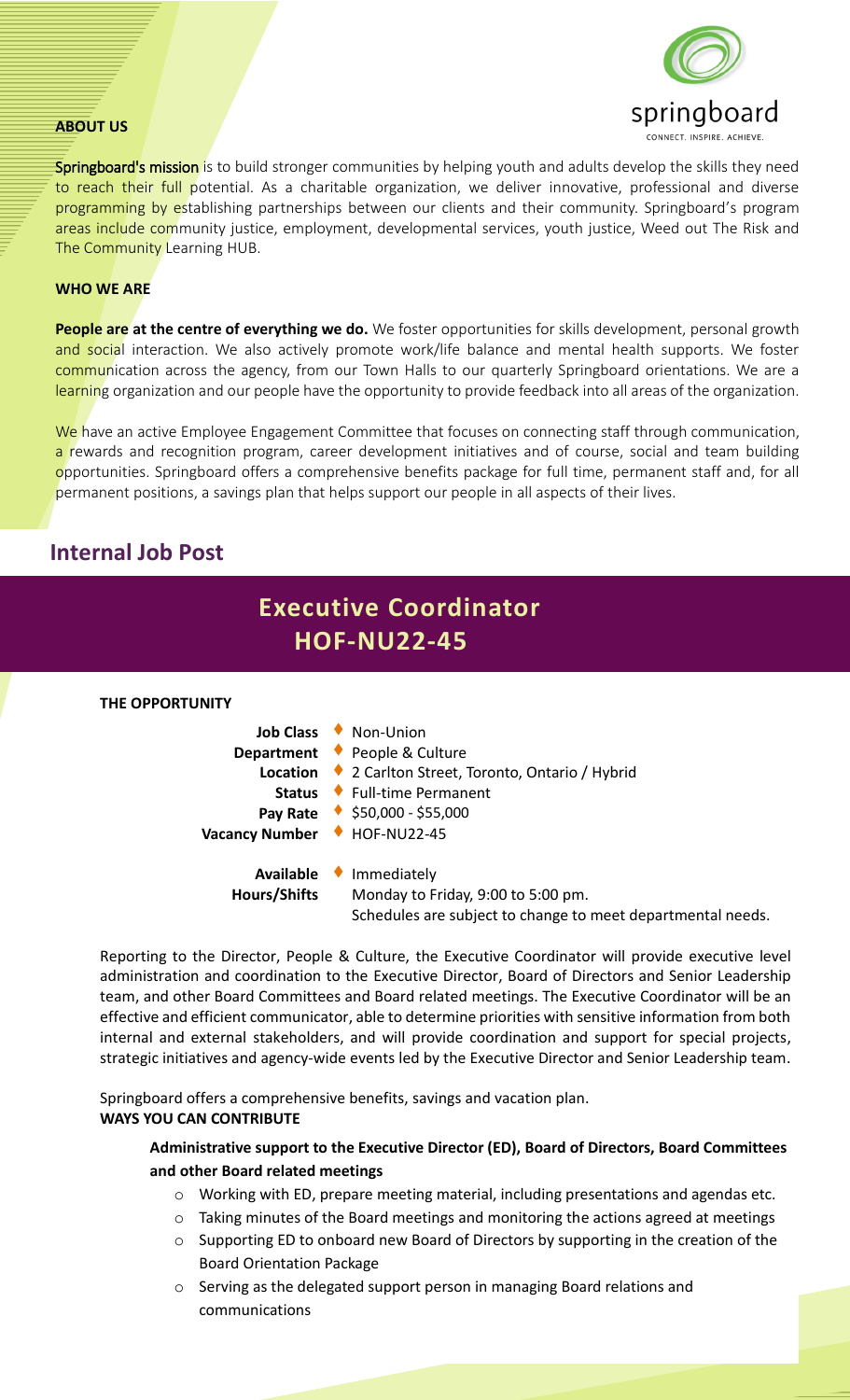- o Organizing travel and provide corporate credit card expenses and cash expenses reconciliation to finance on a monthly basis
- o Maintaining an efficient paper and e-filing system for ED's office and Board of Directors records and documents
- o Scheduling, coordinating and preparing space for meetings either in-person or virtually i.e. sharing screen with presentation for virtual meetings, setting up technology in the meeting room for presentation, ordering coffee/snacks etc.

### **Agency-wide events**

o The Executive Coordinator will work collaboratively with the Sr. Leadership team to execute our most anticipated agency-wide events, which include planning, documenting and overseeing all administrative aspects of the Annual Celebration of Achievements event, and providing support to other organization-wide events such as the Golf Marathon and Staff Event.

## **Administrative Support to the Senior Leadership Team**

- o Supporting the Sr. Leadership team in implementing the organizational strategic priorities and operational goals, and Board Committee meetings. Currently the special projects include supporting ED with the DEI Board initiatives and the Sr. Leadership team with Covid-19 Resilience & Recovery
- o Working collaboratively with Program Managers to collect information for the purpose of tracking/monitoring progress of departmental goals against deliverables, timelines and budget for periodic reporting
- o Consolidating year end data and statistics for quarterly and annual reporting
- o Supporting Finance and Fund Development in administrative support
- o Serving as the Policy Officer for Springboard which includes formatting, finalizing and releasing approved program and organizational policies and procedures
- o Overseeing execution of Cameron Scholarship (an annual grant)

## **Head Office Support**

As a go-to resource at the Head Office, the Executive Coordinator will work collaboratively with People & Culture & Administrative Coordinator for the following, but not limited to:

- $\circ$  Supporting the leadership team as and when required such as booking meeting space, collecting and sending courier packages, support in creating/formatting documents using Microsoft Office Suite, creating any artwork on Canva using organizational branding guidelines.
- o In-person coverage at the Head Office which entails answering the phone, meeting and greeting visitors, ordering office supplies, ensuring office space is tidy and sanitized, and any work duties as assigned/required
- o Following the Archiving Process to organize, archive and/or disposal of all paper-files, as assigned.

## **Confidentiality**

The Executive Coordinator will demonstrate leadership to maintain credibility, trust, and support with all stakeholders.

#### **WHO YOU ARE**

- Post-secondary diploma/degree in Office Administration, Business Administration or related field.
- At least two (2) years of experience in a professional work environment in an administrative and or executive support level capacity.
- Excellent skills in Microsoft Office Suite (Outlook, Word, Excel and PowerPoint) proficiency. Skill testing/demonstration may be required.
- Excellent skills in web-based applications like Zoom, Teams, OneDrive, and a quick learner of new applications like Mentimeter, Jamboard etc. Skill testing/demonstration may be required.
- Excellent skills in problem-solving, decision making and able to collaborate on solutions
- Excellent verbal and written communication, and presentation skills
- Excellent organizational skills and ability to prioritize multiple functions and tasks, and manage time efficiently
- Proven ability to work under pressure with minimal direction